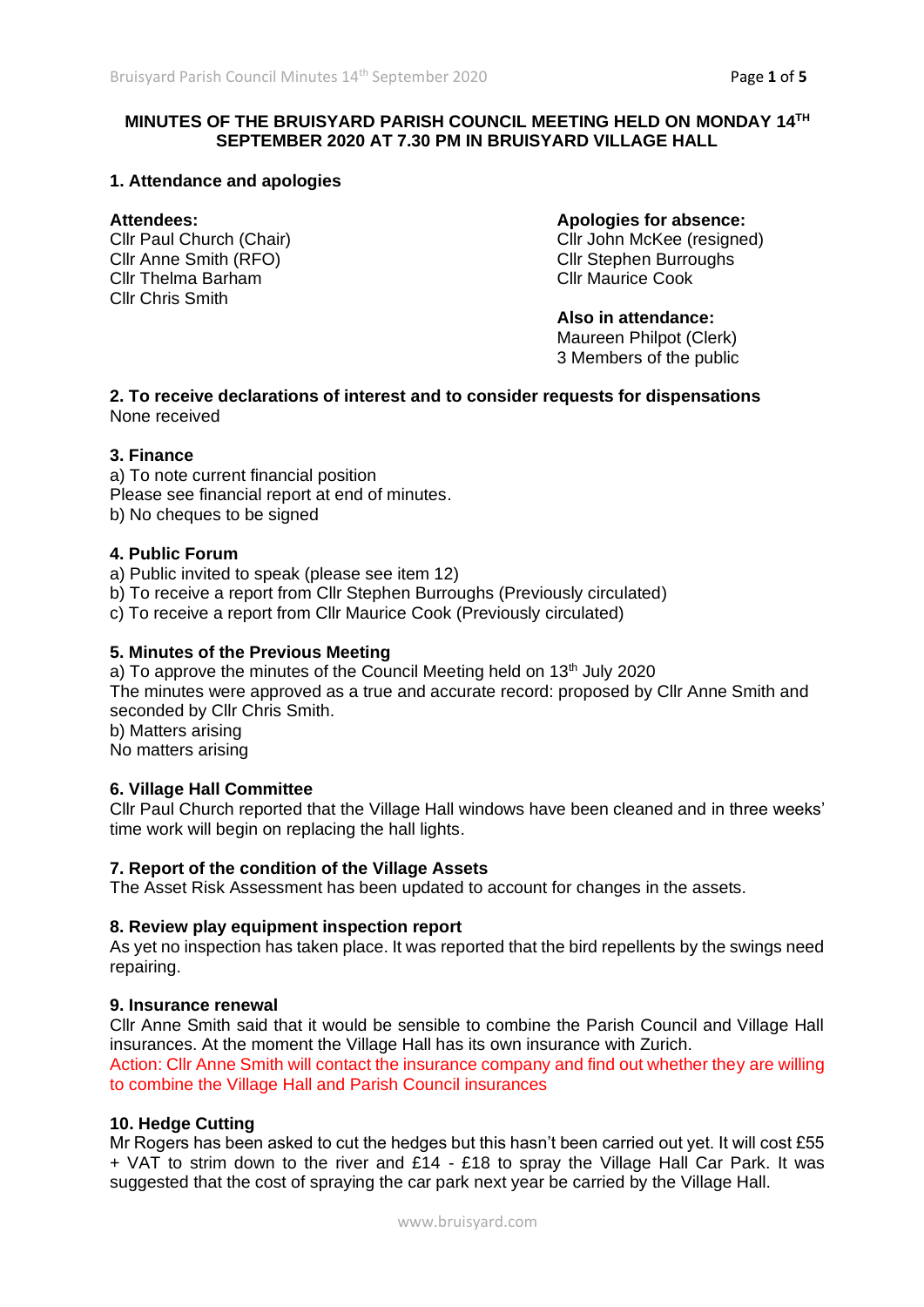# **11. Dog Waste Bins**

The cost of a dog waste bin is £195 and it would be emptied weekly. This would be placed up against the fence between the noticeboard and the bench.

# **12. Planning application DC/20/3234/ROC**

Two members of the public voiced their objections to the above planning application. They said that the owners were already living in the garage and that work had started to turn the garage into living accommodation. They also said that the owners were living in the garage without planning permission.

The owner of the property said that her and her husband would like the storage space turned into accommodation and that her husband needed an office to work in as the building of their house has been delayed. She also said that it would just be for the family although some time in the future they may do Airbnb. She stipulated that there would be no change to the outside of the building.

Cllr Thelma Barlow has had several complaints from villagers regarding this application. They feel that the owners have been presumptuous by moving into the garage without planning permission and they feel very cross about the action the owners have taken.

The Parish Council decided to stay neutral on this matter and if anyone wants to comment they should do so individually.

#### **13. Correspondence**

The clerk had received a letter of resignation from Cllr John McKee stating that his age had helped him make this decision. Cllr Paul Church said that John had been in the village since 1972 and been involved with Bruisyard Parish Council for the past 15 years. The Council would like to thank John for the amazing work and dedication he has given to the village of Bruisyard and wish him well in the future.

#### **14. Questions to the Chair**

There were no questions to the chair.

# **15. It was confirmed that the next Parish Council meeting will be held on Monday 9th November 2020 in the Village Hall.**

There being no other business the Chairman closed the meeting at 9 pm.

Dut

Maureen Philpot(Clerk) Clerk@bruisyard.com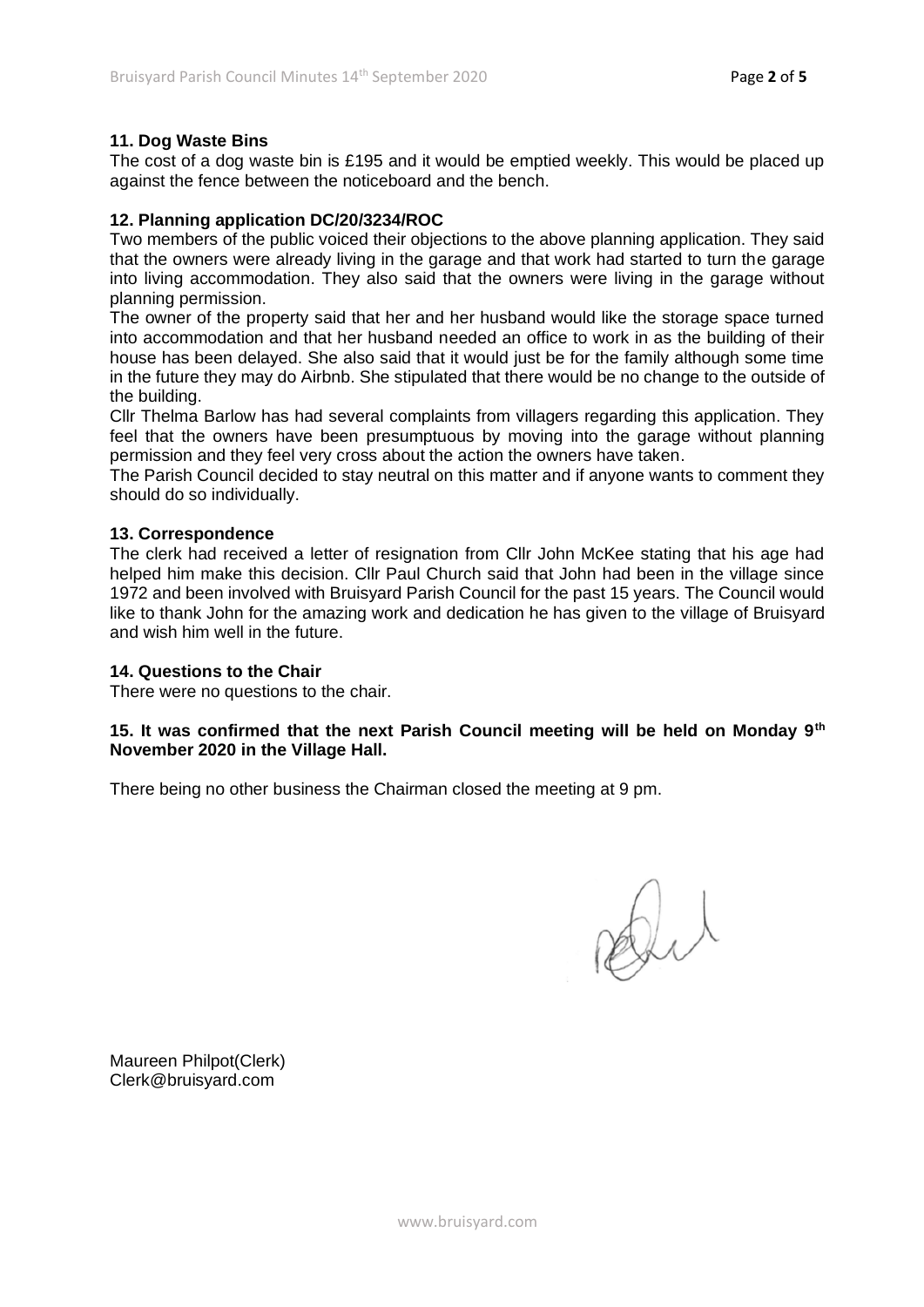|                 | <b>BRUISYARD PARISH COUNCIL</b>                                   |                |  |
|-----------------|-------------------------------------------------------------------|----------------|--|
| (Last)          | (Current)                                                         |                |  |
| Year ended      | For the Year to 10th September 2020                               | To             |  |
| 31st March 2020 |                                                                   | 10th Sept 2020 |  |
| £               | Receipts                                                          | £              |  |
| 2,900.00        | Precept                                                           | 1,450.00       |  |
|                 | Agency Services/CFM                                               |                |  |
|                 | Loans/Capital Receipts                                            |                |  |
| 2,350.00        | Grants                                                            |                |  |
| 1,177.50        | Village Hall grants                                               | 10,000.00      |  |
| 8,954.59        | Other Receipts                                                    | 413.14         |  |
| 596.32          | <b>VAT</b>                                                        | 1,293.02       |  |
| 15,978.41       | <b>Total Receipts</b>                                             | 13,156.16      |  |
|                 |                                                                   |                |  |
|                 | Payments                                                          |                |  |
| 131.89          | <b>General Administration</b>                                     |                |  |
| 950.93          | Staff costs                                                       | 132.08         |  |
| -               | S.137 Payments (excluding grants to Village Hall)                 |                |  |
| $\overline{a}$  | S.145 Payments                                                    |                |  |
|                 | Loans/Capital spending                                            |                |  |
| 684.43          | Agency/Professional Services                                      | 139.57         |  |
|                 | Parish Council Committee payments                                 |                |  |
| 10,014.34       | Village Hall running costs                                        | 2,976.08       |  |
| 2,624.00        | Other Payments                                                    | 2,665.62       |  |
| 1,334.87        | <b>VAT</b>                                                        | 983.57         |  |
| 15,740.46       |                                                                   |                |  |
|                 | <b>Total Payments</b>                                             | 6,896.92       |  |
|                 | <b>BRUISYARD PARISH COUNCIL</b>                                   |                |  |
|                 | <b>Receipts and Payments Summary</b>                              |                |  |
| (Last)          |                                                                   | (Current)      |  |
| Year ended      |                                                                   | To             |  |
| 31st March 2020 |                                                                   | 10th Sept 2020 |  |
| £               |                                                                   | £              |  |
| 14,535.64       | Balance brought forward                                           | 14,773.59      |  |
| 15,978.41       | Add Total Receipts                                                | 13,156.16      |  |
| 30,514.05       |                                                                   | 27,929.75      |  |
| 15,740.46       | Less Total Payments                                               | 6,896.92       |  |
| 14,773.59       | Net bank and cash box balance                                     | 21,032.83      |  |
| 271.22          | Unpresented PC cheques at 10 Sep 2020                             |                |  |
|                 | Unpresented VH cheques at 10 Sep 2020                             |                |  |
| 15,044.81       | Reconciled to bank accounts and cash box at 10 Sep 2020           | 21,032.83      |  |
|                 |                                                                   |                |  |
|                 | Bank accounts and cash box at 10 Sep 2020:                        |                |  |
| 485.05          | Barclays Premium Business Account No.40779474                     | 485.18         |  |
| 4, 108. 13      | Barclays Community Account No.70212008                            | 1,991.56       |  |
|                 | Parish Council petty cash                                         |                |  |
| 10,327.23       | Barclays Bank Village Hall account No. 23713326 (restricted fund) | 18,431.69      |  |
| 124.40          | Village Hall cash box (restricted fund)                           | 124.40         |  |
| 15,044.81       |                                                                   | 21,032.83      |  |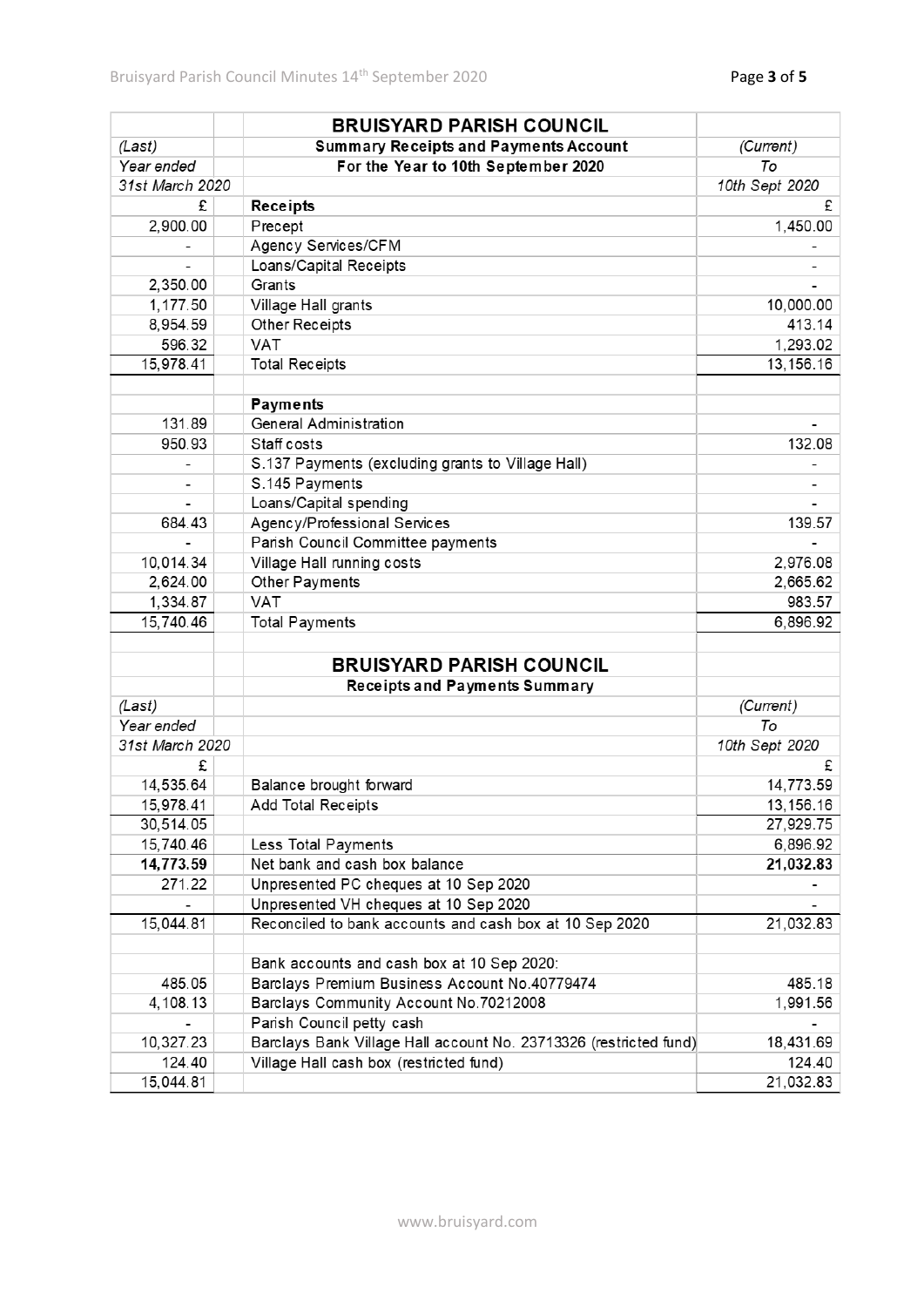# **Bank reconciliation at 10 September 2020**

| Balance per bank statements as at 10 September 2020                                       |                                      |  |  |                                                    |           |           |  |
|-------------------------------------------------------------------------------------------|--------------------------------------|--|--|----------------------------------------------------|-----------|-----------|--|
|                                                                                           |                                      |  |  |                                                    |           |           |  |
| Account                                                                                   |                                      |  |  | Acct No                                            | £         | £         |  |
|                                                                                           | <b>Barclays PC Community Account</b> |  |  | 70212008                                           | 1,991.56  |           |  |
|                                                                                           | Barclays PC Business Premium Account |  |  | 40779474                                           | 485.18    |           |  |
|                                                                                           | Barclays VH Current Account          |  |  | 23713326                                           | 18,431.69 |           |  |
| Parish Council petty cash                                                                 |                                      |  |  |                                                    |           |           |  |
| Village Hall cash box                                                                     |                                      |  |  | 124.40                                             |           |           |  |
|                                                                                           |                                      |  |  |                                                    |           | 21,032.83 |  |
|                                                                                           |                                      |  |  |                                                    |           |           |  |
|                                                                                           |                                      |  |  | Less any un-presented cheques at 10 September 2020 |           |           |  |
|                                                                                           | Total Parish Council cheques         |  |  |                                                    |           |           |  |
| Total Village Hall cheques                                                                |                                      |  |  |                                                    |           |           |  |
|                                                                                           |                                      |  |  |                                                    |           |           |  |
|                                                                                           |                                      |  |  |                                                    |           |           |  |
|                                                                                           |                                      |  |  |                                                    |           |           |  |
| Net bank and cash box balances as at 10 September 2020                                    |                                      |  |  |                                                    |           | 21,032.83 |  |
|                                                                                           |                                      |  |  |                                                    |           |           |  |
| The net balances reconcile to the Receipts and Payments account for the year, as follows: |                                      |  |  |                                                    |           |           |  |
|                                                                                           |                                      |  |  |                                                    |           |           |  |
| Total funds at start of year                                                              |                                      |  |  | 14,773.59                                          |           |           |  |
| Add: Receipts in the year                                                                 |                                      |  |  | 13, 156. 16                                        |           |           |  |
| Less: Payments in the year                                                                |                                      |  |  |                                                    | 6,896.92  |           |  |
|                                                                                           |                                      |  |  |                                                    |           | 21,032.83 |  |

# **Parish Council receipts and payments 13-7-2020 to 14-9-2020**

# **Receipts**

| 23/07/2020<br>14/08/2020                                           | Amazon (taqw refund)<br>Village Hall (refund Emeny bill) Transfer from VH               | Other receipts                                                                         | <b>BACS</b><br><b>BACS</b>                                       | £9.49<br>£50.00                                 |  |  |  |
|--------------------------------------------------------------------|-----------------------------------------------------------------------------------------|----------------------------------------------------------------------------------------|------------------------------------------------------------------|-------------------------------------------------|--|--|--|
| Payments                                                           |                                                                                         |                                                                                        |                                                                  |                                                 |  |  |  |
| 06/07/2020<br>22/08/2020<br>27/08/2020<br>03/09/2020<br>09/09/2020 | P. Emeny<br>Kindlewood<br>Amazon (David Smith)<br>Kindlewood<br>Information Comm Office | Other payments<br>Other payments<br>Other payments<br>Other payments<br>Other payments | Chq100587<br>Chq100588<br>Chq100589<br>Chq100590<br>Direct Debit | £945.00<br>£160.80<br>£9.18<br>£48.00<br>£35.00 |  |  |  |
| <b>Expected receipts</b>                                           |                                                                                         |                                                                                        |                                                                  |                                                 |  |  |  |
| 30/09/2020                                                         | Precept                                                                                 |                                                                                        | <b>BACS</b>                                                      | £1450                                           |  |  |  |
| <b>Expected liabilities</b>                                        |                                                                                         |                                                                                        |                                                                  |                                                 |  |  |  |
| Suffolk ACRE insurance                                             |                                                                                         |                                                                                        |                                                                  |                                                 |  |  |  |